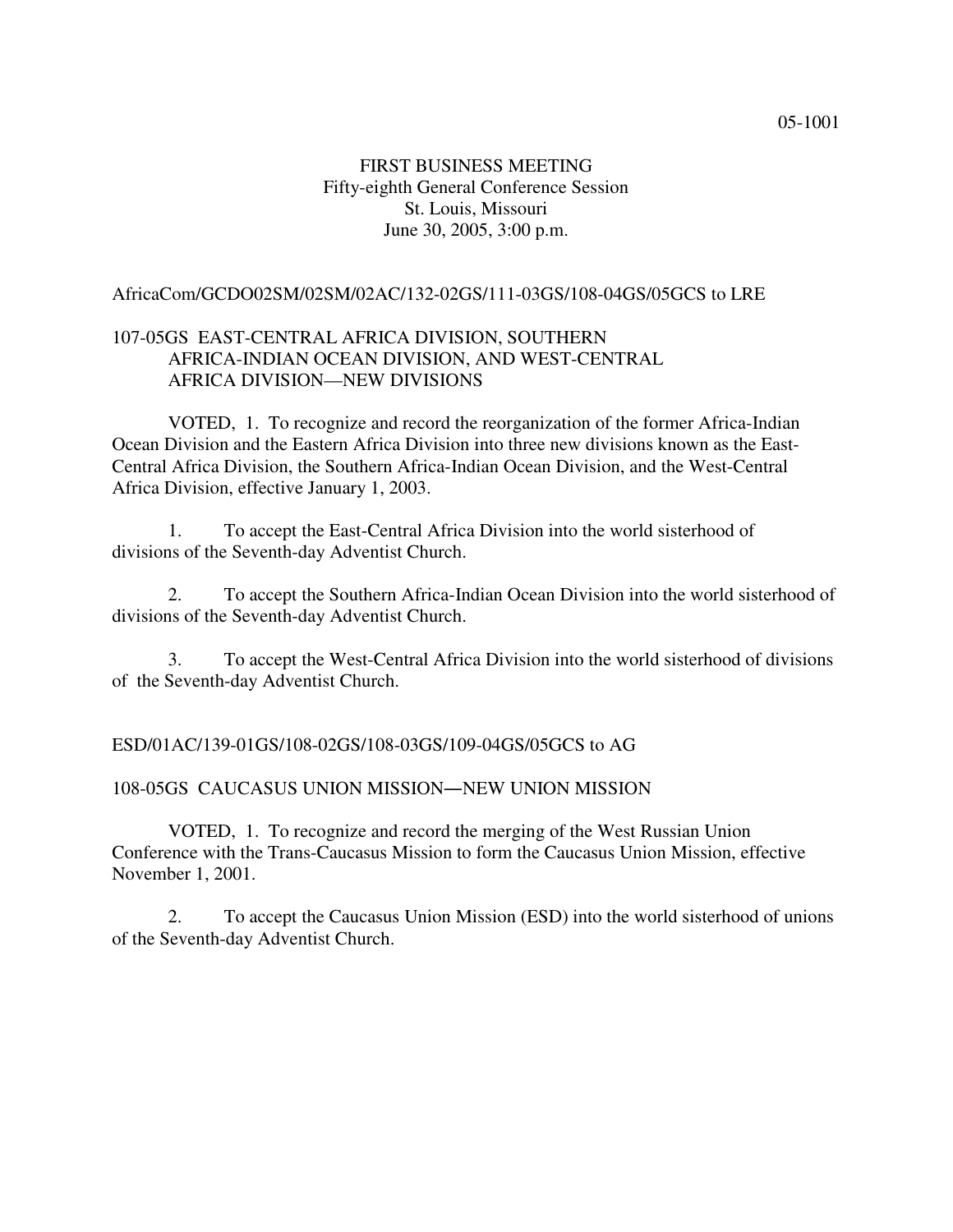05-1002 June 30, 2005, p.m. General Conference Session

IAD/PRE/ADCOM/GCC/135-01GS/107-02GS/107-03GS/110-04GS/05GCS to AG

# 109-05GS INTER-OCEANIC MEXICAN UNION MISSION NEW UNION MISSION

VOTED, 1. To recognize and record the reorganization of the former North Mexican Union Conference and the South Mexican Union Conference into three unions known as the Inter-Oceanic Mexican Union Mission, the North Mexican Union Conference, and the South Mexican Union Conference, effective May 15, 2001.

2. To accept the Inter-Oceanic Mexican Union Mission (IAD) into the world sisterhood of unions of the Seventh-day Adventist Church.

IAD/ADCOM/GCDO03SM/03SM/115-03G/111-04GS/05GCS to AG

# 110-05GS NORTH CENTRAL AMERICAN UNION MISSION, MID-CENTRAL AMERICAN UNION MISSION, AND SOUTH CENTRAL AMERICAN UNION CONFERENCE— NEW UNION MISSIONS AND NEW UNION CONFERENCE

VOTED, 1. To recognize and record the reorganization of the former Central American Union Mission into three new unions known as the North Central American Union Mission, the Mid-Central American Union Mission, and the South Central American Union Conference, effective April 20, 2003.

2. To accept the North Central American Union Mission (IAD) into the world sisterhood of unions of the Seventh-day Adventist Church.

3. To accept the Mid-Central American Union Mission (IAD) into the world sisterhood of unions of the Seventh-day Adventist Church.

4. To accept the South Central American Union Conference (IAD) into the world sisterhood of unions of the Seventh-day Adventist Church.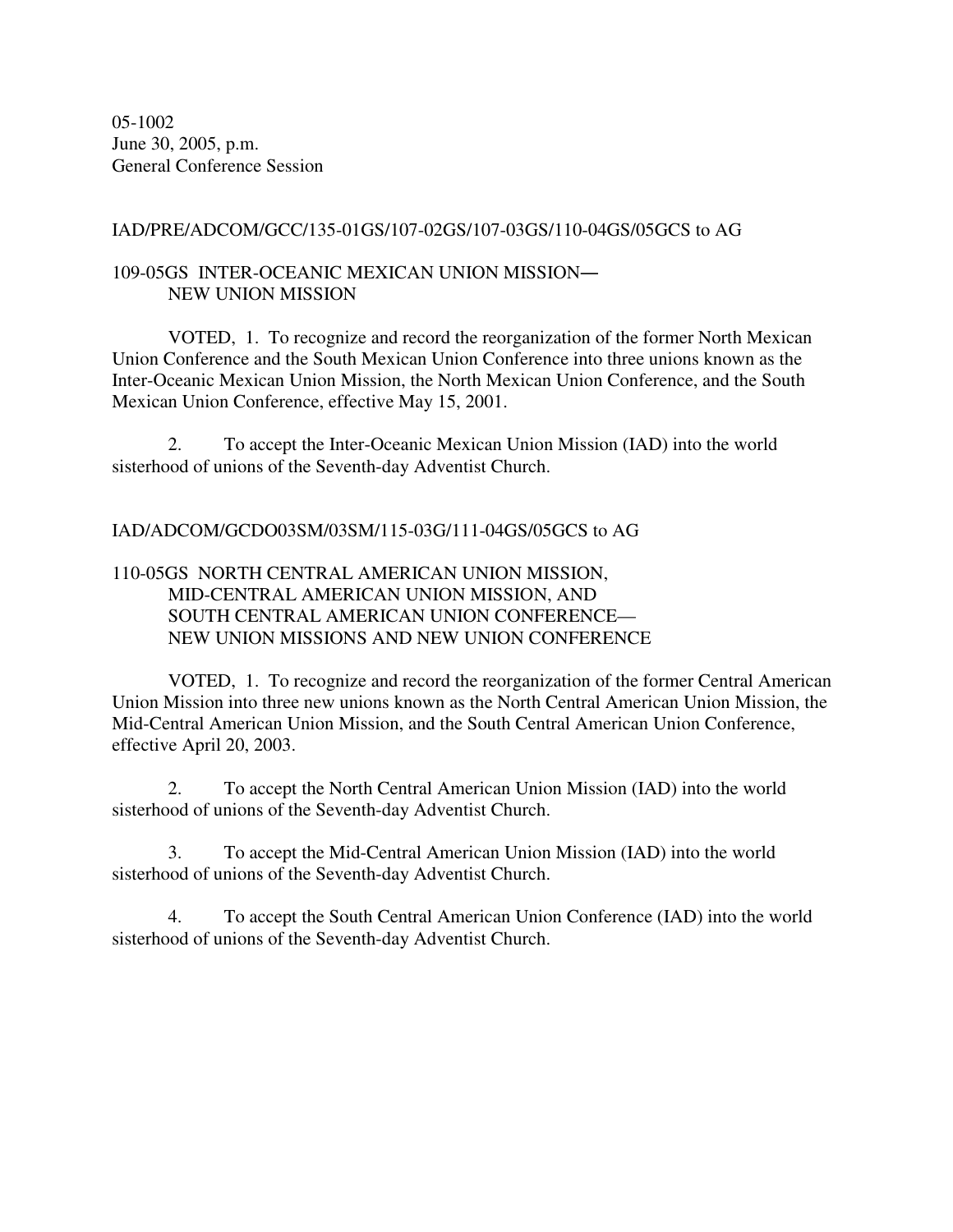05-1003 June 30, 2005, p.m. General Conference Session

## SAD/ADCOM/01SM/104-01GS/104-02GS/104-03GS/112-04GS/05GCS to AG

## 111-05GS ECUADOR UNION MISSION-NEW UNION MISSION

VOTED, 1. To recognize and record the organization of the Ecuador Union Mission, effective July 1, 2001.

2. To accept the Ecuador Union Mission (SAD) into the world sisterhood of unions of the Seventh-day Adventist Church.

### SAD/ADCOM/04SM/138-04GS/05GCS to AG

# 112-05GS WEST CENTRAL BRAZIL UNION MISSION-NEW UNION MISSION

VOTED, 1. To recognize and record the reorganization of the former Central Brazil Union Conference and the South Brazil Union Conference into three unions known as the Central Brazil Union Conference, the South Brazil Union Conference, and the West Central Brazil Union Mission, effective January 1, 2005.

2. To accept the West Central Brazil Union Mission (SAD) into the world sisterhood of unions of the Seventh-day Adventist Church.

### SID/PRE/ADCOM/BotSurveyComm/ADCOM/03AC/155-03G/116-04GS/05GCS to CS

### 113-05GS BOTSWANA UNION MISSION—ORGANIZATION

VOTED, 1. To recognize and record the organization of the Botswana Union Mission, in the Southern Africa-Indian Ocean Division (SID), consisting of the South Botswana Field and the North Botswana Field, effective January 1, 2004.

3. To accept the Botswana Union Mission (SID) into the world sisterhood of unions of the Seventh-day Adventist Church.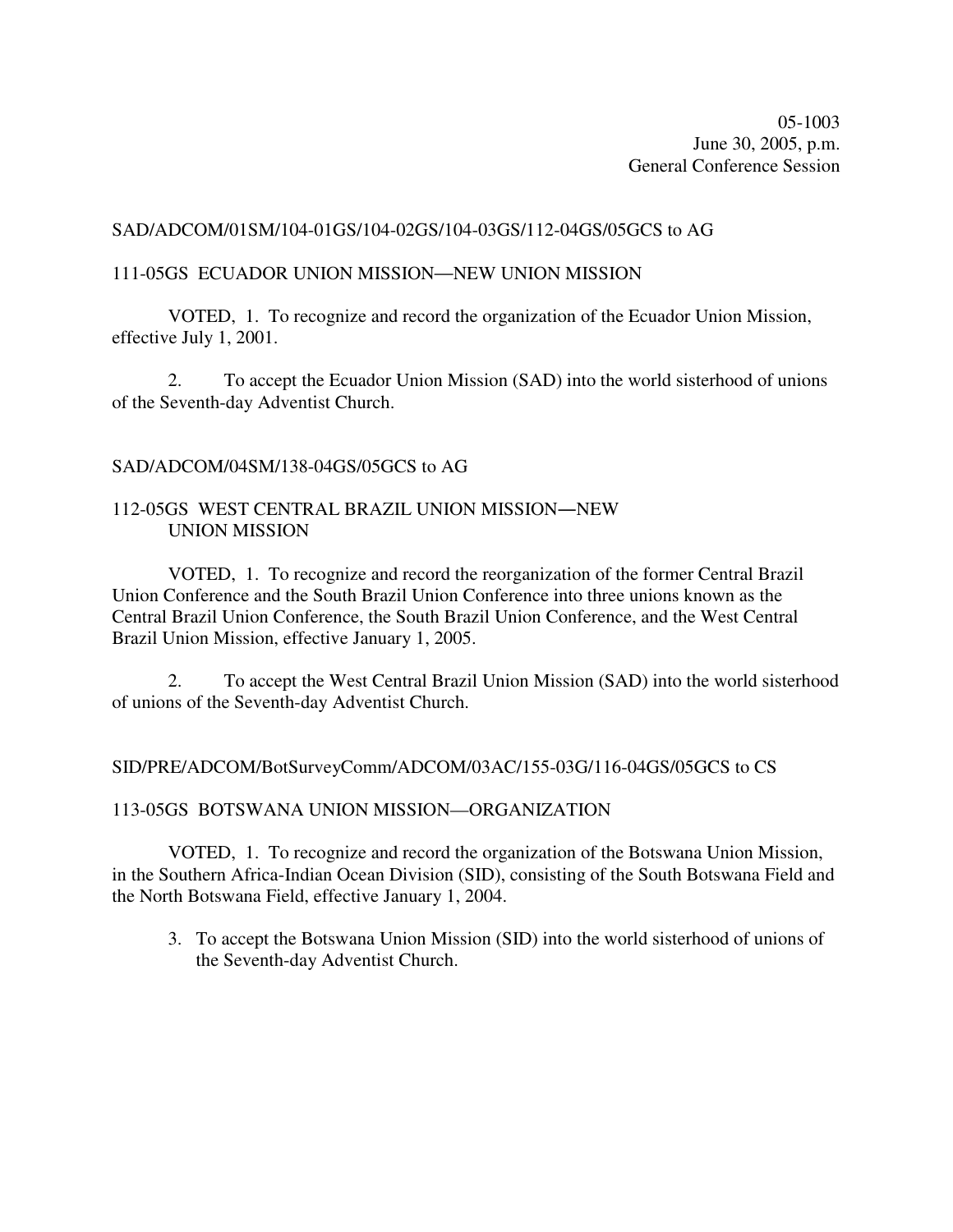05-1004 June 30, 2005, p.m. General Conference Session

# PRE/ADCOM/04SM/126-04GS/05GCS to CS

## 114-05GS ZAMBIA UNION MISSION—CONFERENCE STATUS

VOTED, To grant the Zambia Union Mission the status of union conference, effective August 12, 2004.

## SPD/PRE/ADCOM/00SM/214-00G/106-01GS/105-02GS/105-03GS/113-04GS/05GCS to LRE

# 115-05GS AUSTRALIAN UNION CONFERENCE—NEW UNION CONFERENCE

VOTED, 1. To recognize and record the merger of the Trans-Australian Union Conference with the Australian portion of the Trans-Tasman Union Conference to form the Australian Union Conference, effective January 1, 2001.

4. To accept the Australian Union Conference (SPD) into the world sisterhood of unions of the Seventh-day Adventist Church.

### SPD/PRE/ADCOM/00SM/214-00G/106-01GS/105-02GS/105-03GS/114-04GS/05GCS to LRE

# 116-05GS NEW ZEALAND-PACIFIC UNION CONFERENCE— NEW UNION CONFERENCE

VOTED, 1. To recognize and record the reorganization of the former Central Pacific Union Mission and the Western Pacific Union Mission and the New Zealand portion of the Trans-Tasman Union Conference into two new unions known as the New Zealand-Pacific Union Conference and the Trans-Pacific Union Mission, effective January 1, 2001.

2. To accept the New Zealand-Pacific Union Conference (SPD) into the world sisterhood of unions of the Seventh-day Adventist Church.

5. To accept the Trans-Pacific Union Mission (SPD) into the world sisterhood of unions of the Seventh-day Adventist Church.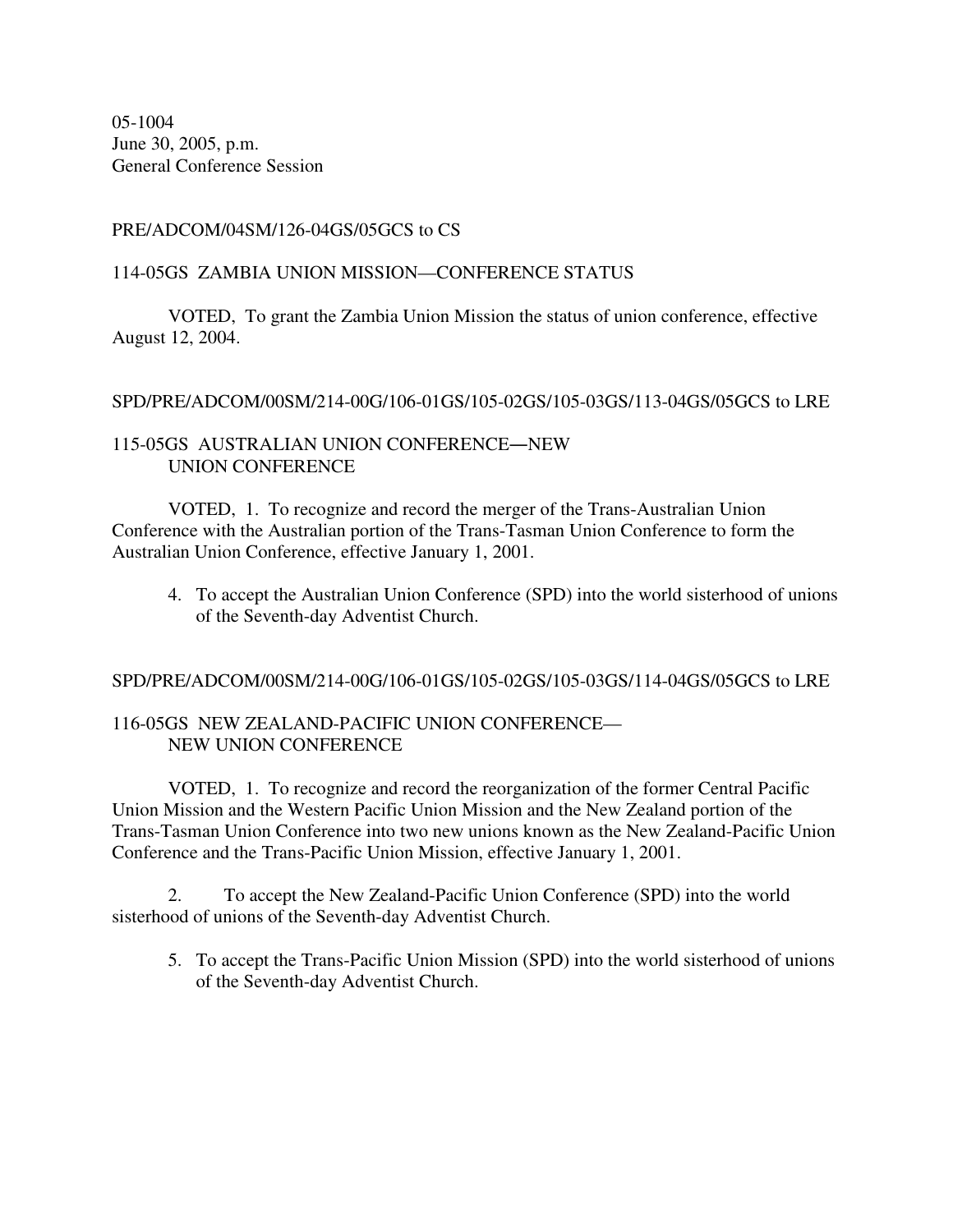# SUD/ADCOM/02SM/123-02GS/110-03GS/GCDO03SM/03SM/114-03GS/115-04GS/ 05GCS to TTJ

# 117-05GS KARNATAKA-GOA UNION MISSION, KERALA UNION MISSION, AND WESTERN INDIA UNION MISSION NEW UNION MISSIONS

VOTED, 1. To recognize and record the reorganization of the former Central India Union Mission and the South India Union Mission into five unions known as the East-Central India Union Mission, South-Central India Union Mission, Southeast India Union Mission, Southwest India Union Mission, and Western India Union Mission, effective April 1, 2002.

2. To accept the East-Central India Union Mission (SUD) into the world sisterhood of unions of the Seventh-day Adventist Church.

3. To accept the South-Central India Union Mission (SUD) into the sisterhood of unions of the Seventh-day Adventist Church.

4. To accept the Southeast India Union Mission (SUD) into the world sisterhood of unions of the Seventh-day Adventist Church.

6. To accept the Southwest India Union Mission (SUD) into the sisterhood of unions of the Seventh-day Adventist Church.

6. To accept the Western India Union Mission (SUD) into the sisterhood of unions of the Seventh-day Adventist Church.

# PRE/ADCOM/04AC/151-04GS/05GCS to CS

# 118-05GS NIGERIA UNION MISSION—NEW UNION MISSIONS

VOTED, 1. To recognize and record the reorganization of the former Nigeria Union Mission into two unions known as the Eastern Nigeria Union Mission and the North-Western Nigeria Union Mission, effective December 18, 2004.

2. To accept the Eastern Nigeria Union Mission (WAD) into the world sisterhood of unions of the Seventh-day Adventist Church.

7. To accept the North-Western Nigeria Union Mission (WAD) into the world sisterhood of unions of the Seventh-day Adventist Church.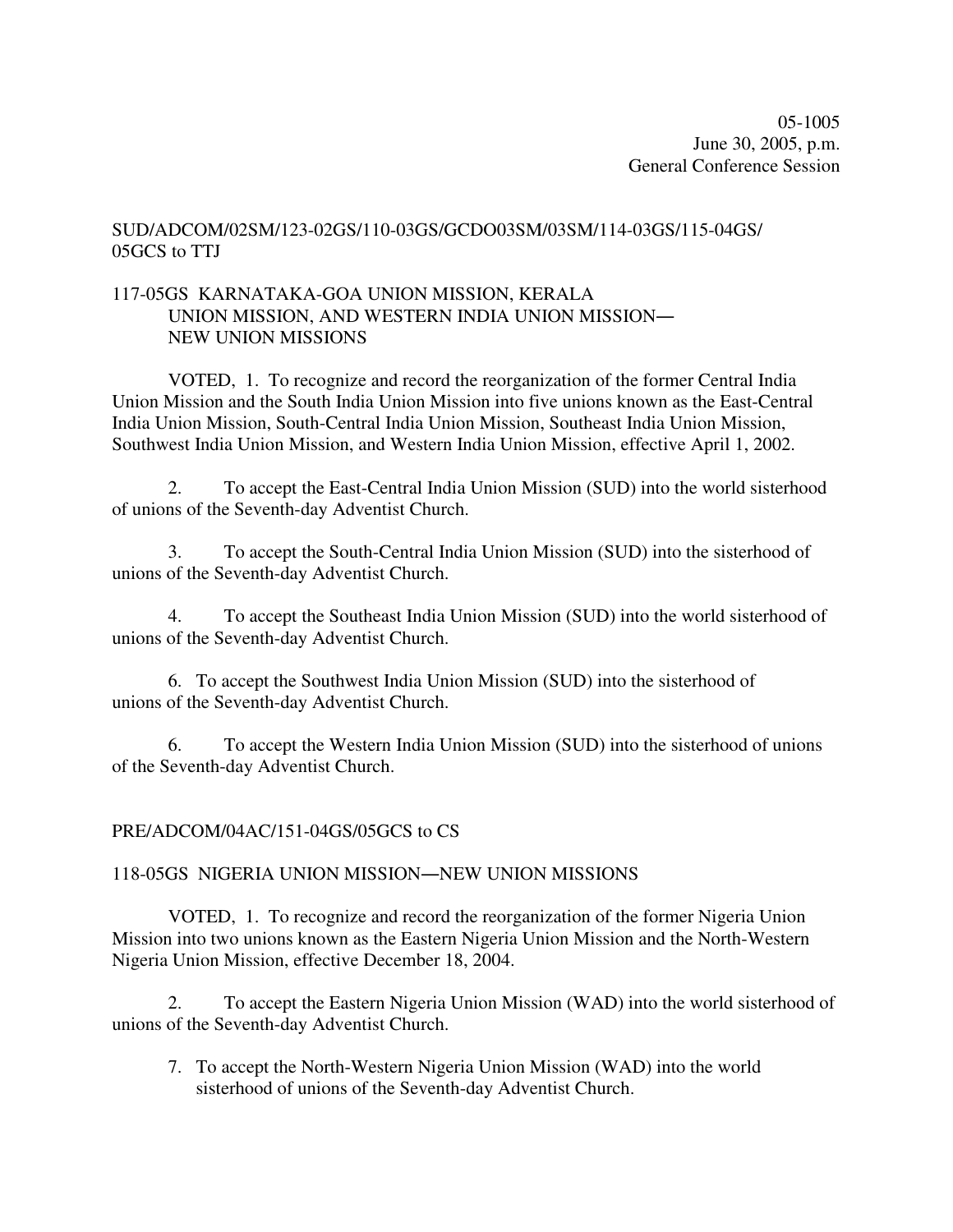05-1006 June 30, 2005, p.m. General Conference Session

#### DELEGATES FROM NEW UNIONS WELCOMED

Matthew A Bediako welcomed the delegates from the new unions to the fifty-eighth General Conference Session

## 05GCS to MAB

## GENERAL CONFERENCE SESSION - 2005-DAILY PROGRAM

VOTED, To approve the daily program for the 2005 General Conference Session as it appears in the Session program booklet.

#### 05GCS to MAB

# GENERAL CONFERENCE SESSION - 2005-ADOPTION OF AGENDA

VOTED, To adopt the agenda for the 2005 General Conference Session as it appears in the Session agenda notebook, with the understanding that the order of business will be decided by the Session Steering Committee and the chairmen of the business meetings.

#### SecSer05GCS/ADCOM/161-04G/05GCS to MAB

## 128-05GS GENERAL CONFERENCE SESSION—2005 - STANDING COMMITTEES

VOTED, To approve standing committees for the 2005 General Conference Session, as follows:

## CHURCH MANUAL

Armando Miranda, Chairman Eugene, Hsu, Vice-chairman Vernon B Parmenter, Secretary Janet Upson, Recording Secretary

Members: Rosa T Banks, Harold W Baptiste, Bert B Beach, Wesley M Beene, James A Cress, Belzezar Denila, Larry R Evans, Nicodemos Falcao, Agustin Galicia, Raul E Gomez,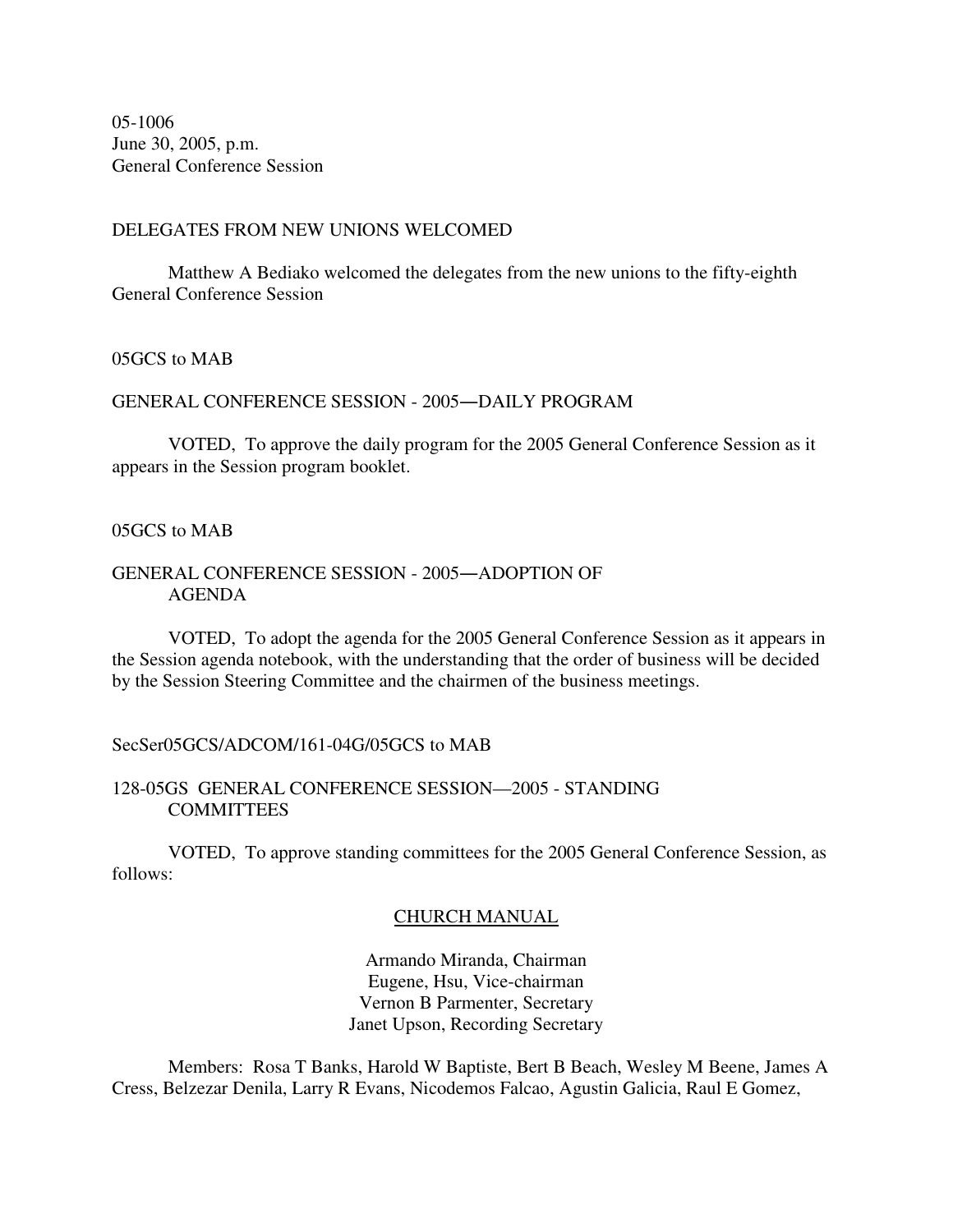05-1007 June 30, 2005, p.m. General Conference Session

Roscoe J Howard III, Yutaka Inada, Michael F Kaminsky, Dennis C Keith Sr, Linda Koh, Israel Leito, Dalbir Masih, Gabriel E Maurer, Kalapala J Moses, G T Ng, Stanley Wai-Chun Ng, James R Nix, John S Nixon, Salomey N Okwubunka, Barry D Oliver, Elizabeth E Ostring, Paul S Ratsara, Angel M Rodriguez, Iouliia Roussina, Blasious M Ruguri, Mozart S Serrant, Pavel Simek, Heather-Dawn Small, T V Thompson, Gilbert Wari, Harald Wollan, Rita Zirimwabagabo

#### CONSTITUTION AND BYLAWS

Gerald D Karst, Chairman Eugene Hsu, Vice-chairman Larry R Evans, Secretary Barbara Dickey, Recording Secretary

Members: Lucio Altin, Niels-Erik A Andreasen, Delbert W Baker, Bert B Beach, Matthew A Bediako, Lyn Behrens, Jannie Bekker, Guillermo E Biaggi, Steven N Bina, Lisa Burrow, Thomas Davai, Garland C Dulan, Laurie J Evans, Agustin Galicia, Joy Gashaija, Raul Gomez, Roscoe J Howard III, Daniel R Jackson, M C John, Michael F Kaminsky, Peter R Kunze, Robert E Kyte, Harold L Lee, Jose R Lizardo, Gabriel E Maurer, Eric P Monnier, Kalapala J Moses, Pardon K Mwansa, G T Ng, Stanley Wai-Chun Ng, Robert W Nixon, Mario Ochoa, Barry D Oliver, Orville D Parchment, Ruth E Parish, Juan O Perla, Juan R Prestol, Ted L Ramirez, Paul S Ratsara, Donald E Robinson, Blasious M Ruguri, Mack Tennyson, G Ralph Thompson, Jansen E Trotman, Gilbert Wari, Bertil A Wiklander, Harald Wollan

#### NOMINATING COMMITTEE

As provided for by the General Conference Constitution and Bylaws

#### PLANS

Ted N C Wilson, Chairman Harold W Baptiste, Vice-chairman Douglas Clayville, Secretary Patti Banks, Recording Secretary

Members: Emmanuel O Abbey, Harold W Baptiste, George Baxen, Wesley M Beene, Adrian Bocaneanu, Joy M Butler, Eugene Daniels, Larisa G Demerji, Gwendoline Desmier, Melchor A Ferreyra, Danforth Francis, Jane Froma, James W Gilley, Eugene K Y Hsu, Alvin M Kibble, Hudson E Kibuuka, Thundiyil P Kurian, Peter R Kunze, Jose R Lizardo, Eric P Monnier, Mutuku J Mutinga, Wendell R McMillan, Donald E Robinson, Claude Sabot, Takashi Shiraishi, Heather-Dawn Small, Ken Stanton, Remelito A Tabingo, Yulia Tousina, Bill Townend, Orville Woolford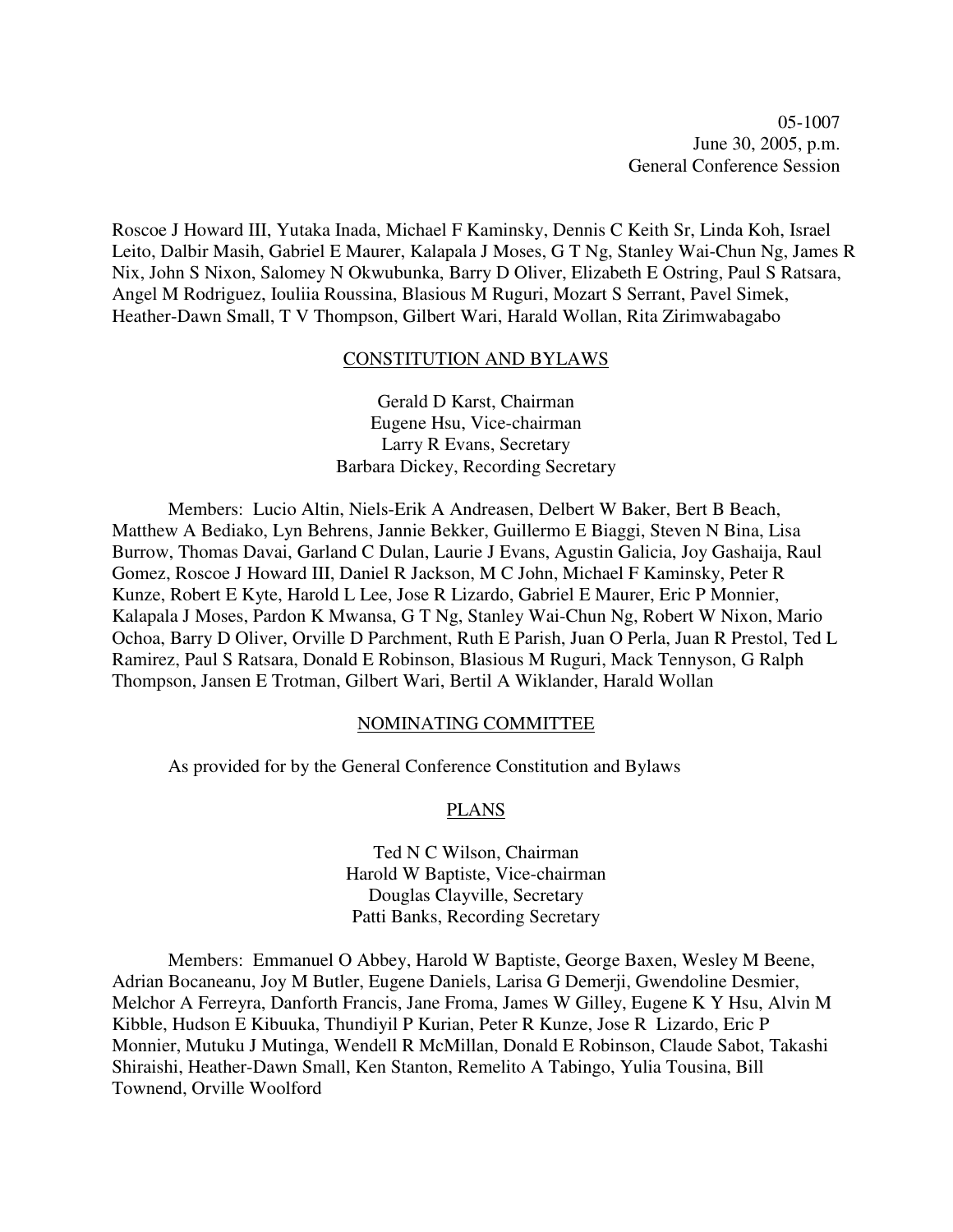05-1008 June 30, 2005, p.m. General Conference Session

## SEATING OF ADDITIONAL DELEGATES AND ADDITIONAL STANDING COMMITTEE ASSIGNMENTS

Eugene Hsu, Chairman Claude Sabot, Secretary

Members: Roscoe J Howard III, Paul S Ratsara, Agustin Galicia, Matthew A Bediako

05GCS to MAB

# AMENDMENTS-REFER TO STANDING COMMITTEES

It was noted that all recommendations for amendments or substantive changes to the Constitution and Bylaws or to the *Church Manual* will be referred to the respective Standing Committees.

05GCS to MAB

# *GENERAL CONFERENCE RULES OF ORDER*

By common consent it was agreed to approve the *General Conference Rules of Order* to govern the business meetings of the 2005 General Conference Session.

## ADCOM/05GCS to MAB

## GENERAL CONFERENCE SESSION - 2005-CARSON, WALTER E -PARLIAMENTARIAN

Walter E Carson, Associate Director of the General Conference Office of General Counsel, will serve as parliamentarian at the business meetings of the 2005 General Conference Session.

-------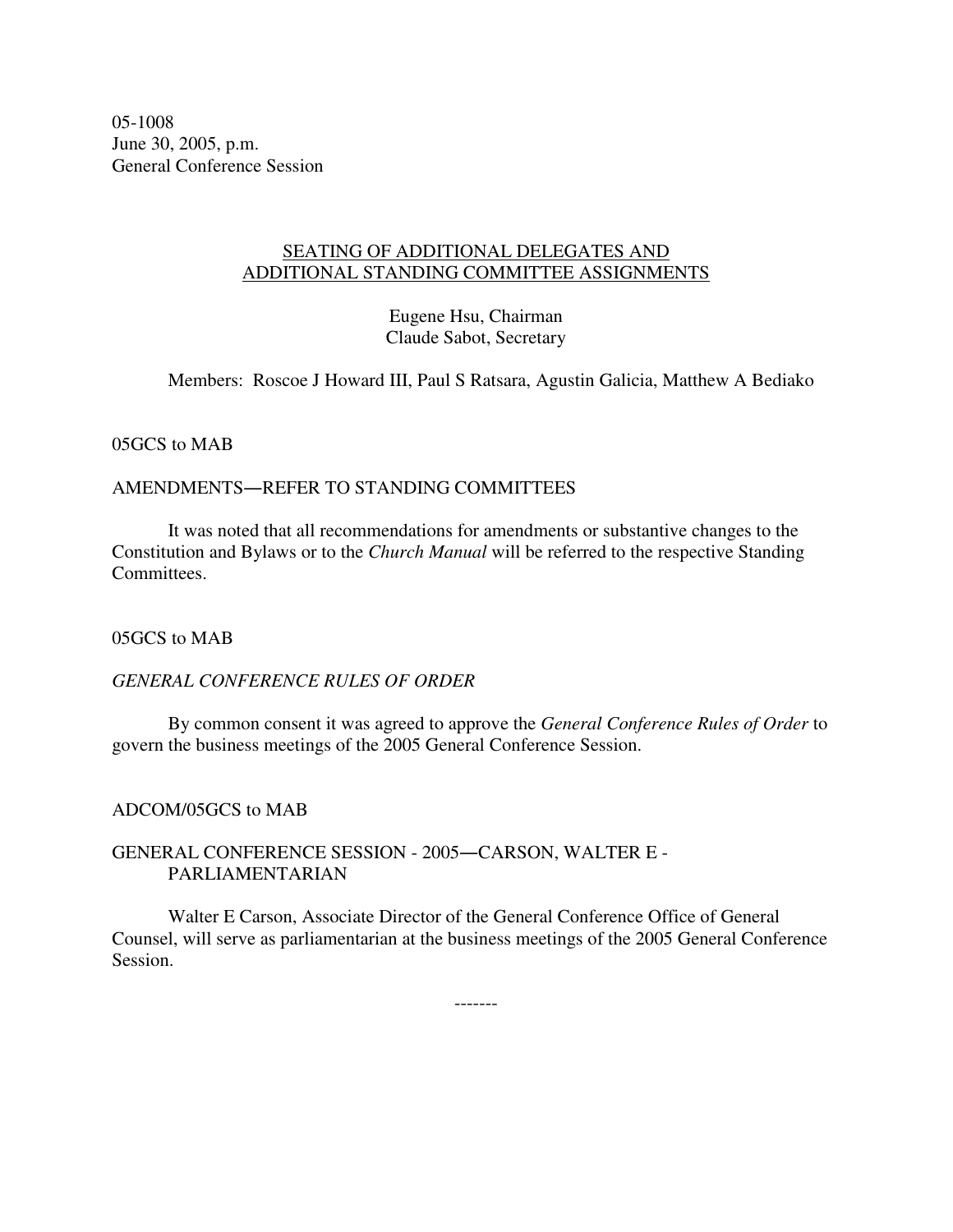05-1009 June 30, 2005, p.m. General Conference Session

Following a recess, the first business meeting was reconvened at 6:45 p.m.

## PRESIDENT'S REPORT

Jan Paulsen, President of the General Conference, gave his quinquennial report to the delegates and visitors to the 2005 General Conference Session.

#### DivNomCaucus/05GCS to MAB

# 145-05GS GENERAL CONFERENCE SESSION - 2005-NOMINATING COMMITTEE - APPOINTMENT

VOTED, To appoint the following as members of the standing Nominating Committee for the 2005 General Conference Session:

Abreu, Onilza Gerth Acevedo, Daniel Acevedo del Villar, Cesario Agyeman, Charlotte Osei Alemu, Haile Allen, Patrick L Andreasen, Niels-Erik Arguesta, Alfredo Ash, John William III Astrouski, Maisei Baker, Delbert W Balais, Sylvain Balboa, Sergio Barba Briceno, Luis Estuardo Bastien, Antonine Beagles, Kathleen Behrens-Basaraba, Berel Lyn Bina, Steven Magesa Bonetti, Vic Brito, Mario Alberto Brown, Everett Browne, Benjamin P Bruinsma, Reinder Bryant, Glenward Alex

Buba, Gyang Burgos, Victor Bustamante, Eliseo Bustinza Cabala de Carbo, Leonor Segunda Butler, Joy Calderon Miranda, Mario Augusto Camacho, Angelina Cardoso, Izeas Carlson, Dennis Catton, Carolyn Charles, Leslyn Cheatham, Charles Cho, Chul Soo Choudampalli, John Christo, Gordon Cobb, Beverly Colney, Lalchansanga Davai, Thomas Dayson, Nestor De Gracia Gonzalez, Jose Abdias De Pina, Irlando Pereira Devadhas, Justus Dlamini, Phetsile Eisele, Melvin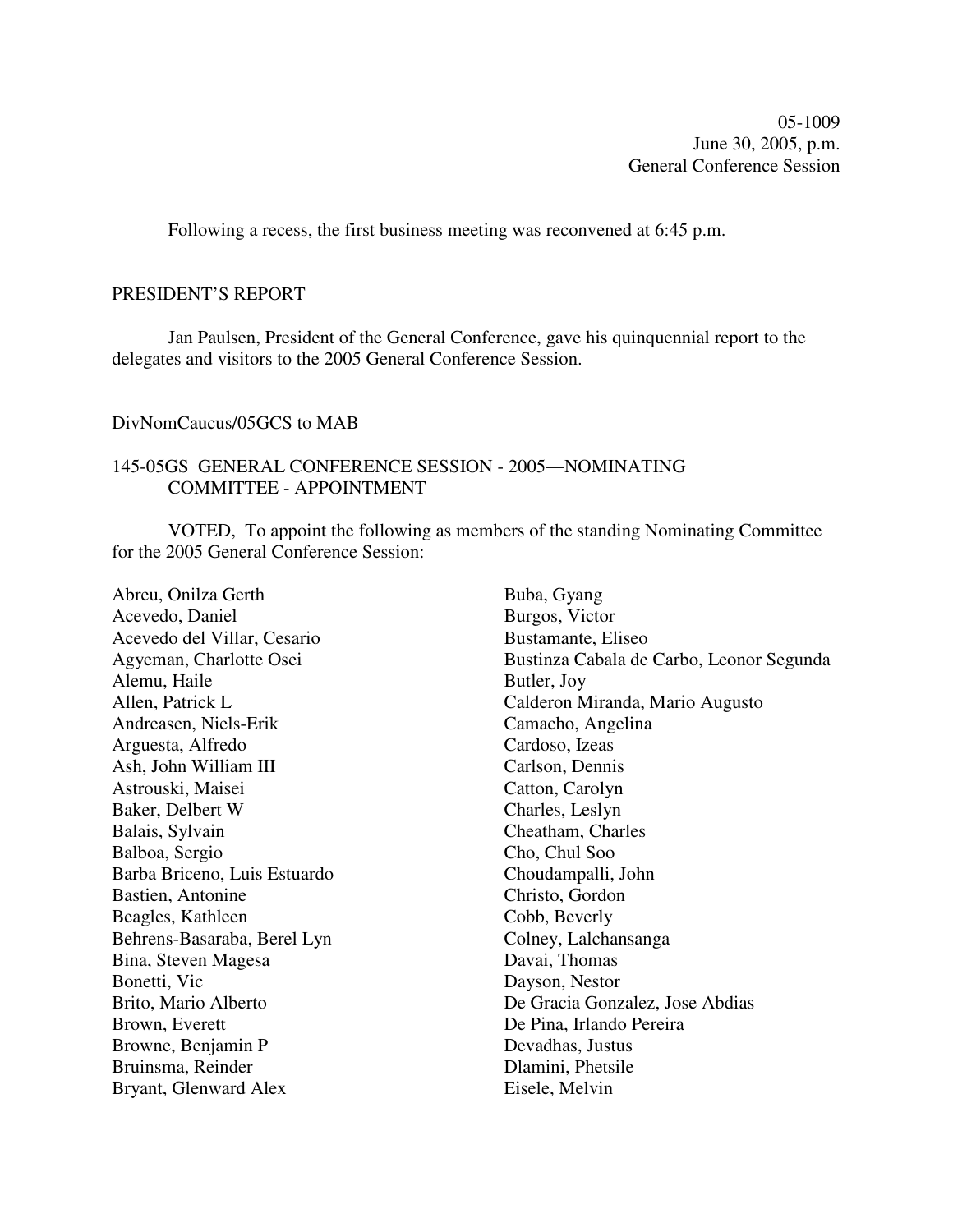05-1010 June 30, 2005, p.m. General Conference Session

Elias, Teodoro Ellazar, Winilfredo Farnsworth, Ruth Ferreira, Victoria Edith Ferreyra Castillo, Melchor Augusto Fontaine Marquez, Daniel Gashaija, Joy Mulikanwa Gerhardt, Johann Godina, Zmago Gomez Jimenez, Cesar Gonzalez, Luis Guaita, Alberto F Gustin, Patricia Haapasalo, Erkki Habingabwa, Uzziel Helminen, Atte Hap, Benjamin Heyaime de Jimenez, Claritza Hibbert, Julian Gavin Hiroshima, Phil Hong, Myung Kwan Hutanu, Teodor Iglesias, Pedro Walberto Inada, Yutaka Jackson, Daniel Javier Perez, David John, Masih C Kadmiel, Sujatha Vijaya Kumar Kaiser, Kim Kalbermatter, Ignacio Luiz Kamwendo-Kaunda, Jane Kendel, Ole Bjorn Kim, Chang-Su King, Donald Kozakov, Victor Krupskyi, Volodymyr Kyaw, Saw Muller Laryea, Seth Abang Laurent, Max-Rene Lee, Harold Leitao, Paulo

Liberanski, Pavel Lima, Jose Carlos de Lotca, Victor Lozano Vergara, Leonel Eduardo Machamire, Paminus Machel, Gunther Malaba, Raphael Nyongesa Maphosa, Norman Maphosa, Solomon Mascarenhas, Heber Masih, Younis Matandiko, Cornelius Mathema, Zacchaeus Mayr, Siegfried Mensah, Peter O Mfune, Saustin Sampson Monnier, Eric Philippe Monteiro, Tereza Cristina Queiroz Monterroso Cabrera, Cesar Mostert, Tom Muasya, Musyoka Paul Musasya, Makulambizia Navales, Jonathan Ndulu, Ayubu Ngalamlume M, August de Clerc Niconde, Victor Rosario N Nixon, Robert Nkubara, Peter Ntihanabayo, Antoinette Nwaogwugwu, Gideon Obas, Etzer Ola, Joseph Adebisi Oliveira, Wandyr Mendes de Orillosa, Edwina Osborn, Richard Ott, Rubin Ottesen, Bjorn Padmaraj, Daniel Palacio, Julio Patzer, Jere Perla, Pablo